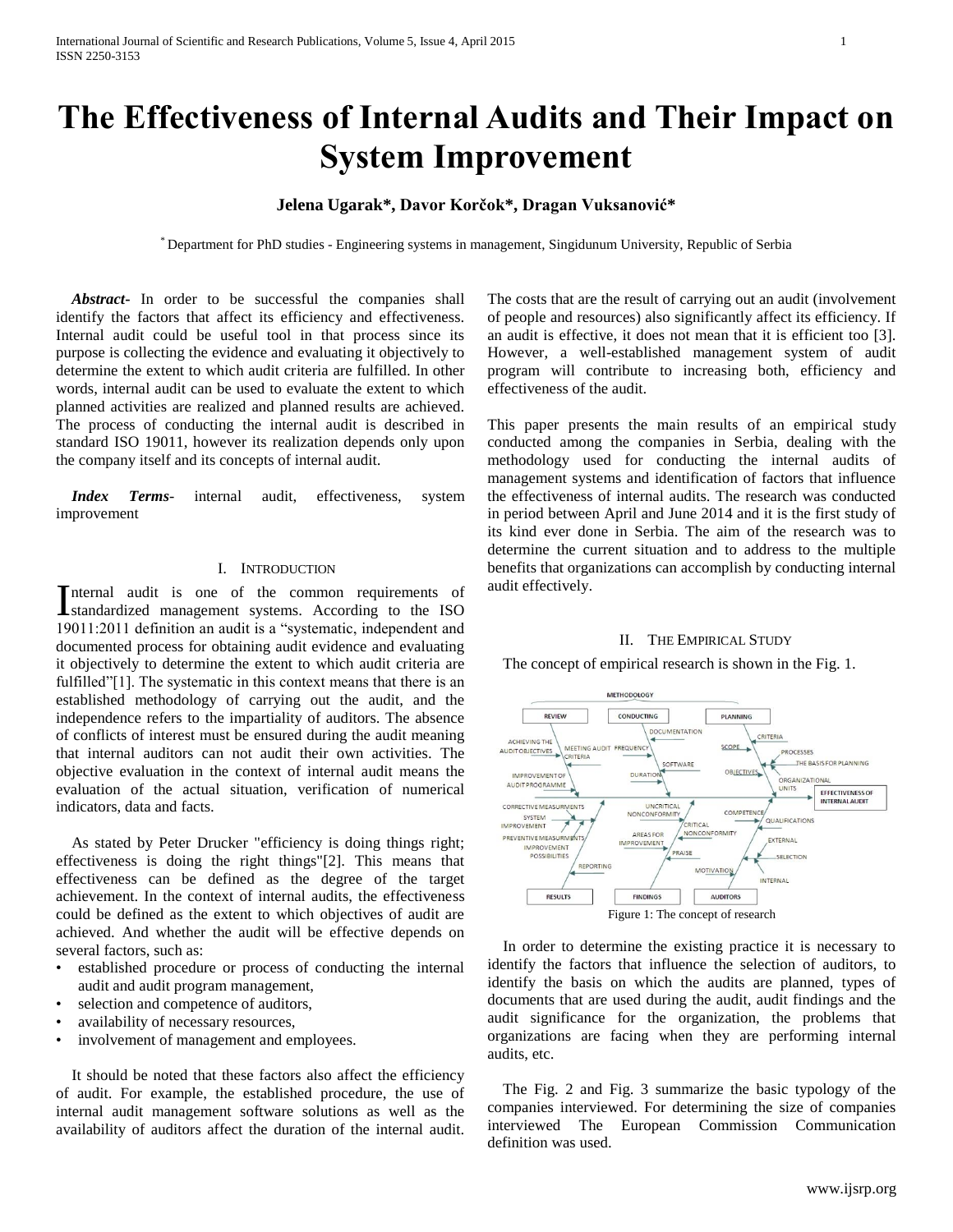

Figure 2: The type of companies interviewed



Figure 3: The size of companies interviewed

 The empirical study was conducted on a random sample of 34 companies that have been certified for at least one standardized management system that requires internal auditing (QMS, EMS, ISMS, FSMS, etc.). The majority of organizations that participated in the survey have implemented two standardized management systems, as shown in the Table 1.

Table I. The number of certified management systems per company

| Number of<br>systems certified | Number of<br>companies |        |  |
|--------------------------------|------------------------|--------|--|
| One                            | 5                      | 14.71% |  |
| Two                            | 12                     | 35.29% |  |
| Three                          | 11                     | 32.35% |  |
| Four                           |                        | 11.76% |  |
| Five                           | $\overline{c}$         | 5.88%  |  |
| <b>Total</b>                   | 34                     | 100%   |  |

 Out of 29 organizations that had implemented more than one management system, 26 (89.66%) decided to establish the integrated management system. The majority of organizations (71%) have used the external consultation services for the establishment of the system. The average age of the system is 8.15 years, so certain level of maturity of quality and other management systems in companies is provided.

# III. THE RESULTS OF THE STUDY

#### *Planning the internal audit*

 The Fig. 4 shows that, on scale from 1 (least important) to 5 (most important), the most of the companies conduct the internal audits in order to identify non-conformities. The monitoring of the achievement of the established KPIs is the least important reason for conducting an audit.



Figure 4: The reason for conducting an internal audit

 The majority of companies (45%) plans the internal audit according to the organizational structure (the organizational units), while 36% of companies use the process approach. The procedures and work instructions are the most common audit criteria, while the results of the risk assessment is rarest taken into account when planning the internal audit (Table 2).

Table II. The internal audit criteria

| Criteria<br>Frequency | <b>Standards</b> | The internal<br>company<br>regulations | Procedures and<br>work instructions | Legislation | <b>Risk</b><br>assessment | <b>KPIs</b> |
|-----------------------|------------------|----------------------------------------|-------------------------------------|-------------|---------------------------|-------------|
| Always                | 85.29%           | 73.53%                                 | 91.18%                              | 73.53%      | 35.29%                    | 41.2%       |
| Sometimes             | 14.71%           | 26.47%                                 | 8.82%                               | 23.53%      | 50.00%                    | 50.0%       |
| Never                 | 0.00%            | 0.00%                                  | 0.00%                               | 2.94%       | 14.71%                    | 8.8%        |

# *Conducting the internal audit*

 Regarding the frequency of conducting the audits, Kruskal-Wallis test showed no significant difference in the total number of audits of different size organizations (a significance level p=0.17>0.05). A review of the average values of ranks shows that the number of conducted audits is the biggest in large organizations (21.82), while the lowest in medium-sized organizations (13.90). The usual trend is to conduct a full auditing of the system once a year, and this practice is carried out by 45.16% of the companies. But, when it comes to the number of internal audits that should be carried out during the year, the companies have mostly opted for two audits of the system during the year (Table 3).

Table III. The number of audits that should be conducted annually

| <b>SIZE</b>  | No. of<br>ans wers |                | One audit |                | Two audits |                | Three audits |                | More then<br>three audits |
|--------------|--------------------|----------------|-----------|----------------|------------|----------------|--------------|----------------|---------------------------|
| Mycro        | 3                  | 2              | 66.67%    | 0              | $\Omega$   | $\Omega$       |              |                | 33.33%                    |
| Small        | 5                  | $\overline{c}$ | 40.00%    |                | 20.00%     | $\overline{c}$ | 40.00%       | $\Omega$       | $\Omega$                  |
| Medium       | 15                 | $\overline{4}$ | 26.67%    | 9              | 60.00%     |                | 6.67%        |                | 6.67%                     |
| Large        | 11                 | 3              | 27.27%    | $\overline{c}$ | 18.18%     | 6              | 54.55%       | $\Omega$       | $\Omega$                  |
| <b>Total</b> | 34                 | 11             | 32.35%    | 12             | 35.29%     | $\mathbf Q$    | 26.47%       | $\overline{2}$ | 5.88%                     |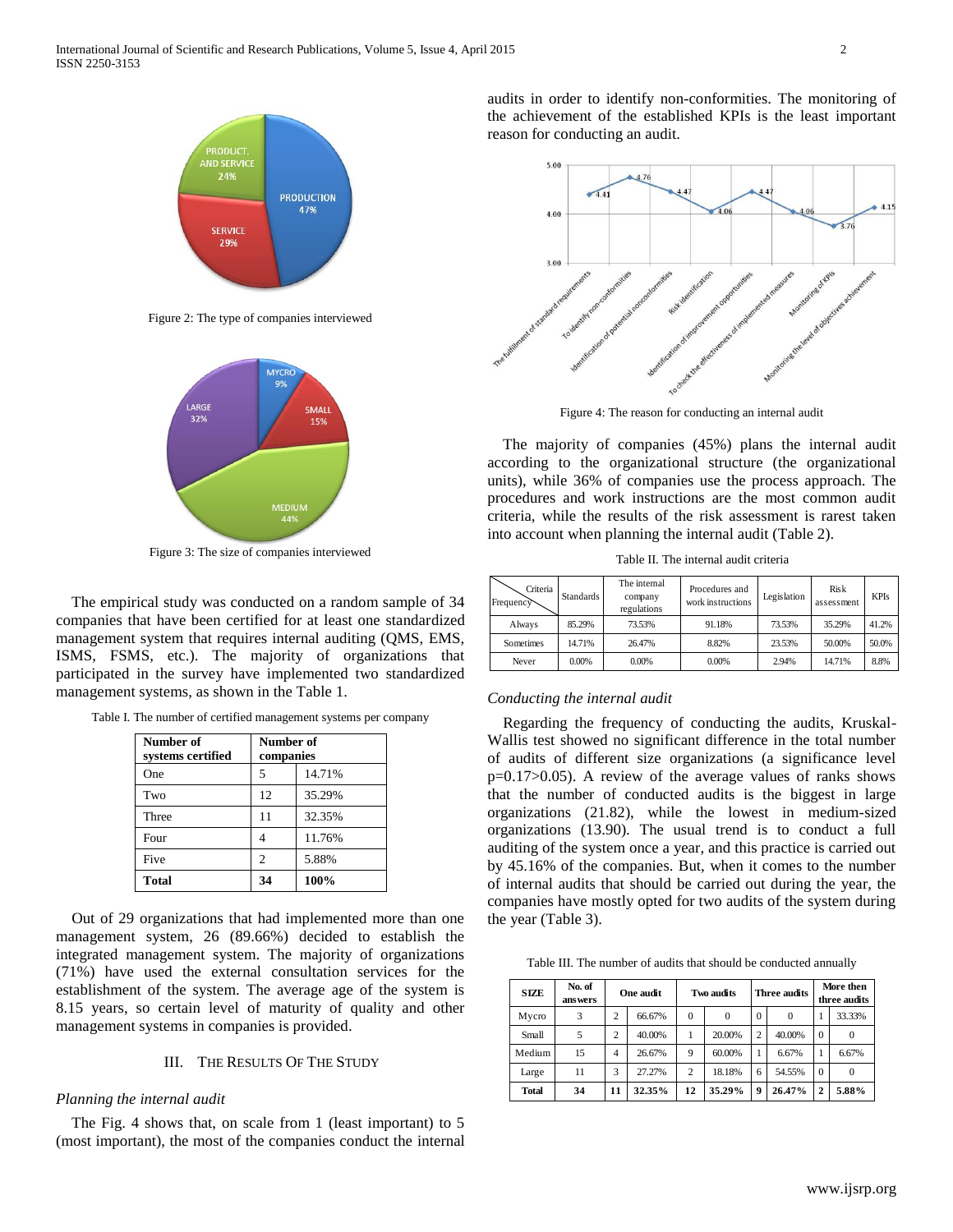The results also showed that there is a significant difference in the total duration of the internal audit when it comes to the organizations of different size ( $p = 0.003$  < 0.05). Large organizations have the highest ranking which means that the internal audits last longer as company's size increases.

 Concerning the questions asked during the audit, most of the companies (85%) define the content of the audit questionnaire by themselves. Printed (paper) form of the questionnaire is still most commonly used during the audit (Fig. 5). And when in comes to the organizations with an integrated management system, 73% of them use an integrated questionnaire that complies all the requirements, while other 27% use a special questionnaire for each system.



Figure 5: The form of the questionnaire used during the audit

The use of internal audit management software solutions is not very common to the companies in Serbia. Only 11.7% of the companies use this kind of software, while only 36.7% have heard that this kind of software exists. The majority of companies (70.37%) stated that they would use software solutions for managing the internal audits.

 The Fig. 6 shows that almost a quarter of organizations that participated in the study (22.58%) faces no problem during the realization of internal audits. The rest of organizations have emphasized the poor motivation of internal auditors as the most common problem followed by an insufficient number of internal auditors and the resistance of employees.



Figure 6: The difficulties during the internal auditing

## *The auditors*

 The human resources involved in conducting internal audits are in-house in 71.8% of cases, while 28.13% of companies besides the employees engage external auditors as well. There is a positive correlation between the number of employees and the number of internal auditors per audit. It is expressed by Pearson's linear correlation coefficient ( $r = 0.886$ , and 78.49% of the common variance). On average, in one audit 2.24% of employees are engaged as the internal auditors.

 When it comes to the ratio of the number of employees and total number of trained auditors, there is also a positive correlation,  $r = 0.848$  and 71.91% of the common variance. On average, 3.35% of the total number of employees is trained to perform internal audits. The companies stated that, on average, 5% of the total number of employees should be trained to perform the audits.

 Micro organizations usually form one, small two, medium, three, and large organizations usually form more than three teams of auditors when conducting the internal audit. The 42.86% of the organizations that had established an integrated management system is forming a special audit team for each system implemented.

 As shown on the Fig. 7 the most important competencies that influence the selection of internal auditors are their organizational skills, objectiveness and knowledge of the company's processes and products. The least significant, but still sufficiently important are the authority and power of persuasion and knowledge of risk management techniques.

 The training of employees to perform internal audits in most organizations (50%) is carried out only externally (by external lecturers), while 26.47% of organizations is doing it internally and externally.

 Also, an important aspect is the involvement of internal auditors in process of system implementation. In most companies (32.35%) more than half of internal auditors participated in the implementation of standardized management systems. In only 5.88% of the companies there was no involvement of internal auditors in the systems implementation.

 The results showed that the greatest number of internal auditors belongs to the middle management level (Table 4).

Table IV. The auditors per management level

|                   | <b>Auditors</b> |        |  |
|-------------------|-----------------|--------|--|
|                   | Yes<br>No       |        |  |
| Employees         | 32.35%          | 67.65% |  |
| Middle management | 79.41%          | 20.59% |  |
| Top management    | 14.71%          | 85.29% |  |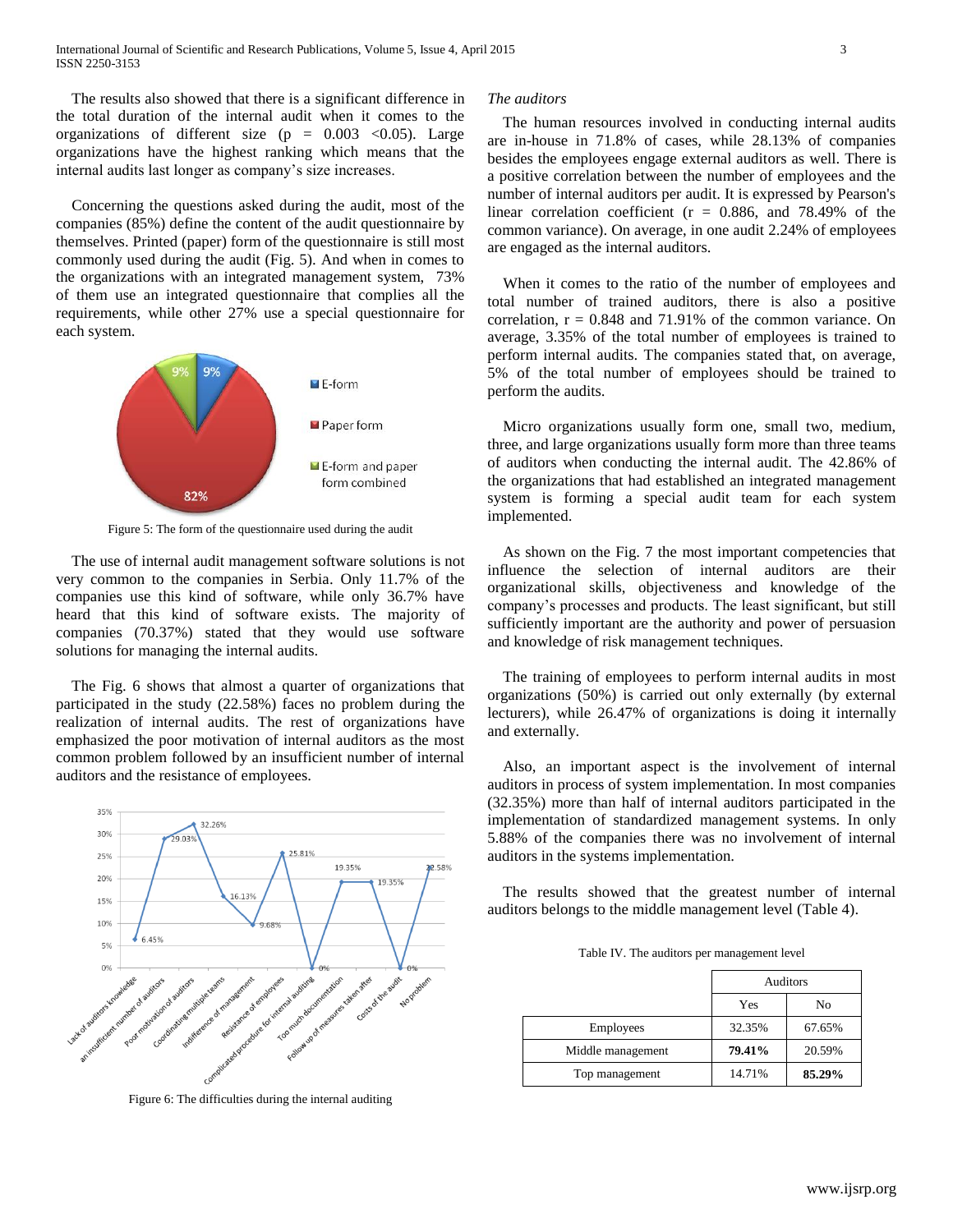

Figure 7: The auditor's competencies

 Regarding the auditors evaluation, 58.82% of organizations never evaluate the auditors, while the remaining 41.18% does it only once a year.

# *The audit results*

 The study has showed that the most frequent audit findings are noncritical non-conformities (the basis for correction and corrective action) and the opportunities for improvement (Table 5).

|                             | The identification frequency |
|-----------------------------|------------------------------|
| Noncritical non-conformity  | 24.75%                       |
| Critical non-conformity     | 12.60%                       |
| Potential non-conformity    | 22.95%                       |
| Opportunity for improvement | 24.75%                       |
| Commendation                | 14.95%                       |

Table IV. The audit findings

 The highest number of the measures taken based on the internal audit findings have the corrective character (Fig. 8).



Figure 8: The measures taken based on the internal audit findings

 One-Factor Analysis of Variance was used for analyzing the impact of the company size on the frequency of defining the proposals for improvement measures based on the audit findings. It was found that there was no statistically significant difference at  $p < 0.05$ ,  $F(3, 30) = 1.38$ ,  $p = 0.267$ .

 But, One-Factor Analysis of Variance showed a statistically significant difference between large and medium-sized organizations when comparing the percentage of participation of the corrective measures based on internal audit findings in total number of corrective measures taken during the year (F  $(3, 1)$ ) 29)=2.04, p<0.05).

 The percentage of participation of corrective measures based on internal audit findings in total number of corrective measures taken during the year is shown in table below.

Table VI. The corrective measures

| The participation of corrective measures based on internal<br>audit findings in total number of corrective measures taken | Answers |
|---------------------------------------------------------------------------------------------------------------------------|---------|
| less than 50%                                                                                                             | 27.27%  |
| around 50%                                                                                                                | 21.21%  |
| more than 50%                                                                                                             | 51.52%  |

 Next table shows the participation of preventive measures taken based on internal audit findings in total number of preventive measures taken during the year.

Table VII. The preventive measures

| The participation of preventive measures based on internal<br>audit findings in total number of preventive measures taken | Answers |
|---------------------------------------------------------------------------------------------------------------------------|---------|
| less than $50\%$                                                                                                          | 41.18%  |
| around 50%                                                                                                                | 26.47%  |
| more than 50%                                                                                                             | 32.35%  |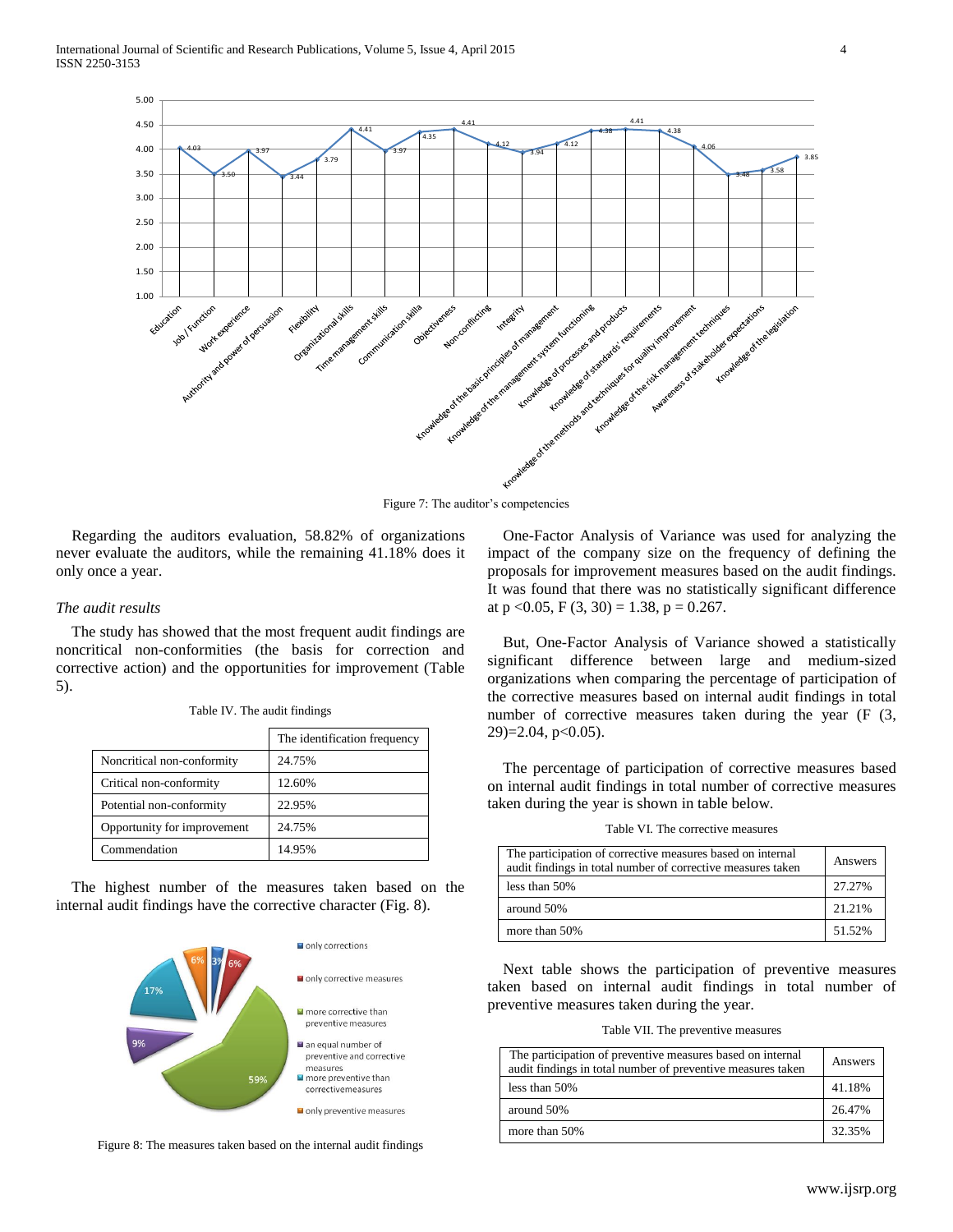The Table 8 shows that the majority of measures taken based on internal audit findings have corrective character.

Table VIII. The measures taken based on internal audit findings

| The participation of preventive and improvement<br>measures in total number of measures taken (based on<br>internal audit findings) | Answers |
|-------------------------------------------------------------------------------------------------------------------------------------|---------|
| less than 25%                                                                                                                       | 26.47%  |
| more than 25% and less than 50%                                                                                                     | 35.29%  |
| exactly 50%                                                                                                                         | 0.00%   |
| more than 50% and less than 75%                                                                                                     | 23.53%  |
| more than 75%                                                                                                                       |         |

 More than 50% of the total number of measures initiated based on internal audit findings are implemented on time or according to plan (Table 9).

Table IX. The realization of measures taken based on internal audit findings

| None          | 0.00%  |
|---------------|--------|
| less than 50% | 5.88%  |
| around 50%    | 8.82%  |
| more than 50% | 55.88% |
|               | 29.41% |

 Regarding the follow up of the realization of measures taken, usually it is the responsibility of the Management Representative for Quality Management System or the Management Representative for Integrated Management System (Table 10).

Table X. The follow up of the realization of measures taken

| <b>Responsible function</b>      | Yes    | No     |
|----------------------------------|--------|--------|
| Auditor                          | 18.75% | 81.25% |
| Lead Auditor                     | 28.13% | 71.88% |
| Process owner                    | 46.88% | 53.13% |
| <b>Management Representative</b> | 62.50% | 37.50% |

 Kruskal-Wallis test showed no significant difference in the frequency of follow up audits of different size organizations  $(p=0.953>0.05)$ . A review of the average values of ranks shows that the frequency of follow up audits is highest in large companies.

 The results show that the internal audit is considered most useful as the source for initiating the corrective measures (Fig. 9).

 One-Factor Analysis of Variance shows that there is no statistically significant difference between the organizations of different sizes compared to the standpoint that internal audits can be the basis for business improvement  $(F (3, 30)=2.337,$ p=0.094). But, when the audits are considered as the source for initiating the corrective measures than there is statistically significant difference between the large and medium-sized organizations (F  $(3, 30) = 4.321$ , p=0.012). The difference can be expressed by eta squared indicator is 0.3. Subsequent Tukey HSD test showed that the mean value of large organizations

(M=4.9) is significantly different from the mean value of medium-sized organizations (M=4).



Figure 9: The benefits of internal audits

 The Figure 10 illustrates that the involvement of top management in the process of conducting internal audits and selection of internal auditors affect the performance of internal audits the most.



#### Figure 10: The factors affecting the internal audit performance

# IV. CONCLUSION

 According to the results of research it can be concluded that there is underutilized potential of internal audits in terms of system improvement. The internal audits are considered mostly as a tool used for identification of non-conformities and as a main source for corrective and preventive measures in companies. Although the companies are paying attention to internal audits those audits mainly have corrective character and are aimed at identifying the non-conformities against the standard requirements and rules defined in system documentation. Most organizations neglect the results of risk assessments and key performance indicators when planning and conducting internal audits.

 When it comes to the process of conducting an audit, it is evident that although there is a great interest in the application of information technology solutions that would facilitate and accelerate the process of audit planning and reporting, the companies in Serbia mostly do not use them. Moreover, most of the companies use a paper form of questionnaire during the audit from which they generate data for reports.